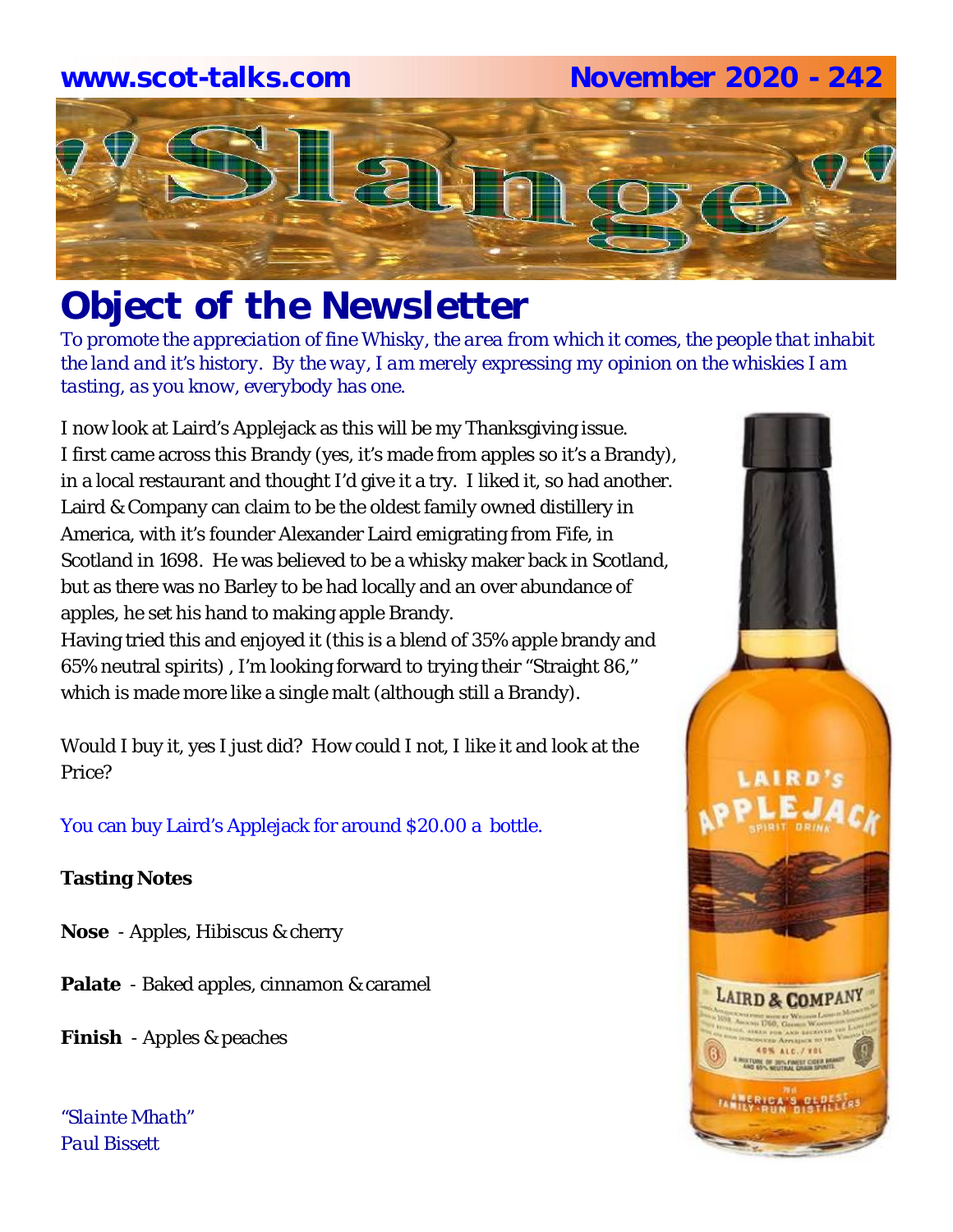## **www.scot-talks.com November 2020 - 242**Latin

#### **Our 10 Favorite Bourbons for National Bourbon Heritage Month**

By Beau Hayhoe

Ask any whiskey enthusiast about his favorite whiskey, and the answer will no doubt range far and wide, from home bar cart to home bar cart. Add in the litany of fine whiskey options available at the nation's esteemed craft cocktail bars, and things get even more complicated … and flavorful, and delicious.

Many of our favorite bourbons pre-date the craft cocktail wave, but who are we to complain? Ask enthusiasts to dive into the difference between rye and bourbon, and which is better, and you've thrown another wrench into the equation entirely.

Bourbon must be at least 51 percent corn in terms of its mash bill and aged in new charred oak barrels, for starters. Yes indeed, it's a complex and delicious pursuit, one that keeps us pouring and pondering.

We're here to help you get to the bottom of it all though, seeing as there's no better time to do it than right now:

It's National Bourbon Heritage Month, and what's cooler than a month designed to celebrate what some have called America's "native spirit," right?

There's a proper way to go about finding the best bourbon of the moment, and while it all comes down to personal preference, there are a few undisputed champs when it comes to our favorite bourbons. Check them out below, then pour us up a drink, will ya?

#### **Wild Turkey Longbranch Bourbon**

Leave it to Matthew McConaughey, talented actor and a man of relentless passion, to team up with Wild Turkey on an exacting bourbon that changes up the typical equation. McConaughey worked with the Wild Turkey team for two years to get Longbranch Bourbon just right, and the results are something else.

Longbranch Bourbon uses both Texas Mesquite and charcoal in the aging process, resulting in a smoky, smooth bourbon you can enjoy neat or in a classic Old Fashioned.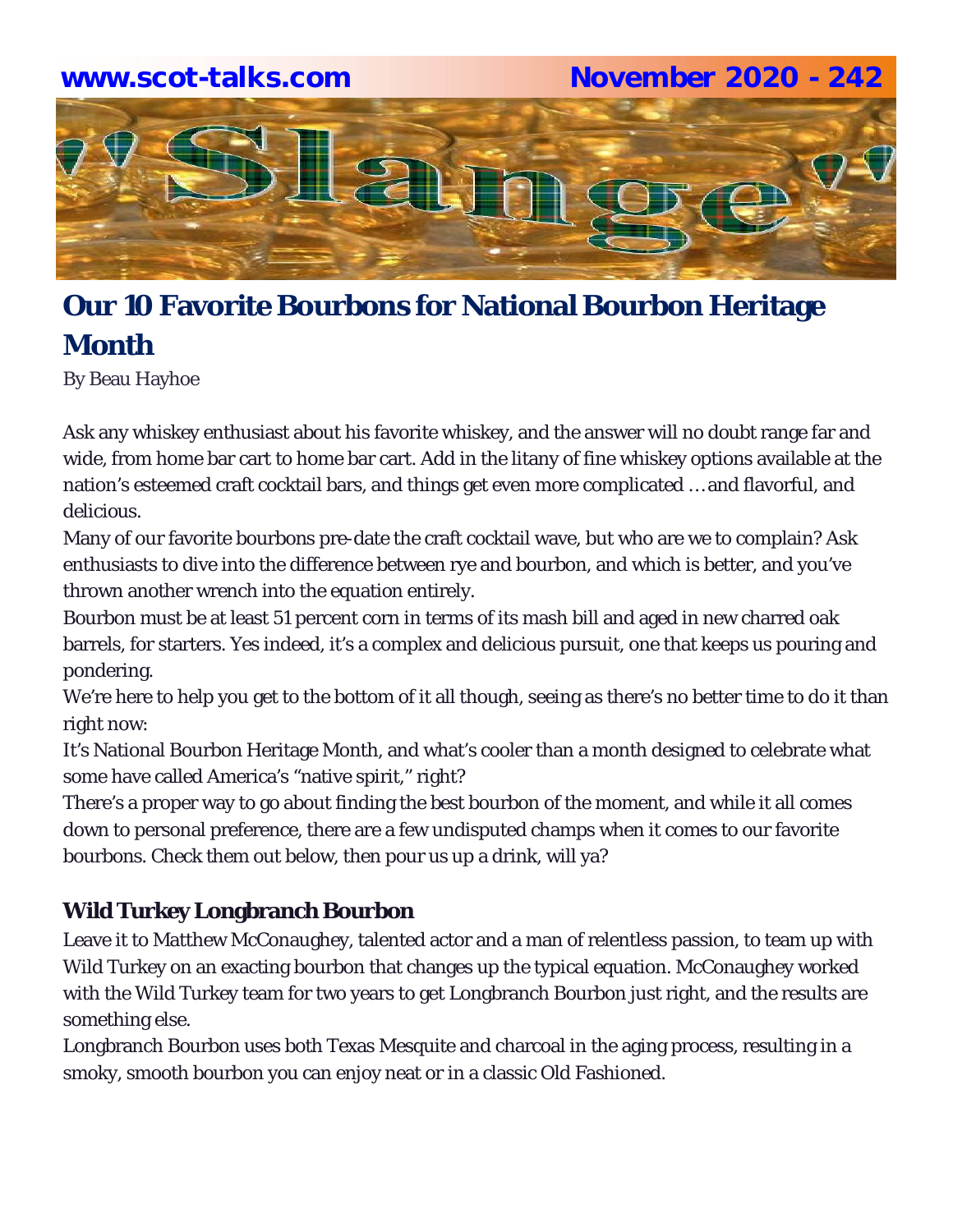# **www.scot-talks.com November 2020 - 242**

Below is a simple guide to help you choose your Whisky, and the flavor notes you should expect from it. Being Scottish I recommend you find a likely candidate and try it in a bar before buying the whole bottle. This Issue; Laird's Applejack. For more information on this whisky go to https:// lairdandcompany.com



Floral, Herbal, fresh

Nutty, biscuit (cookie), Subtle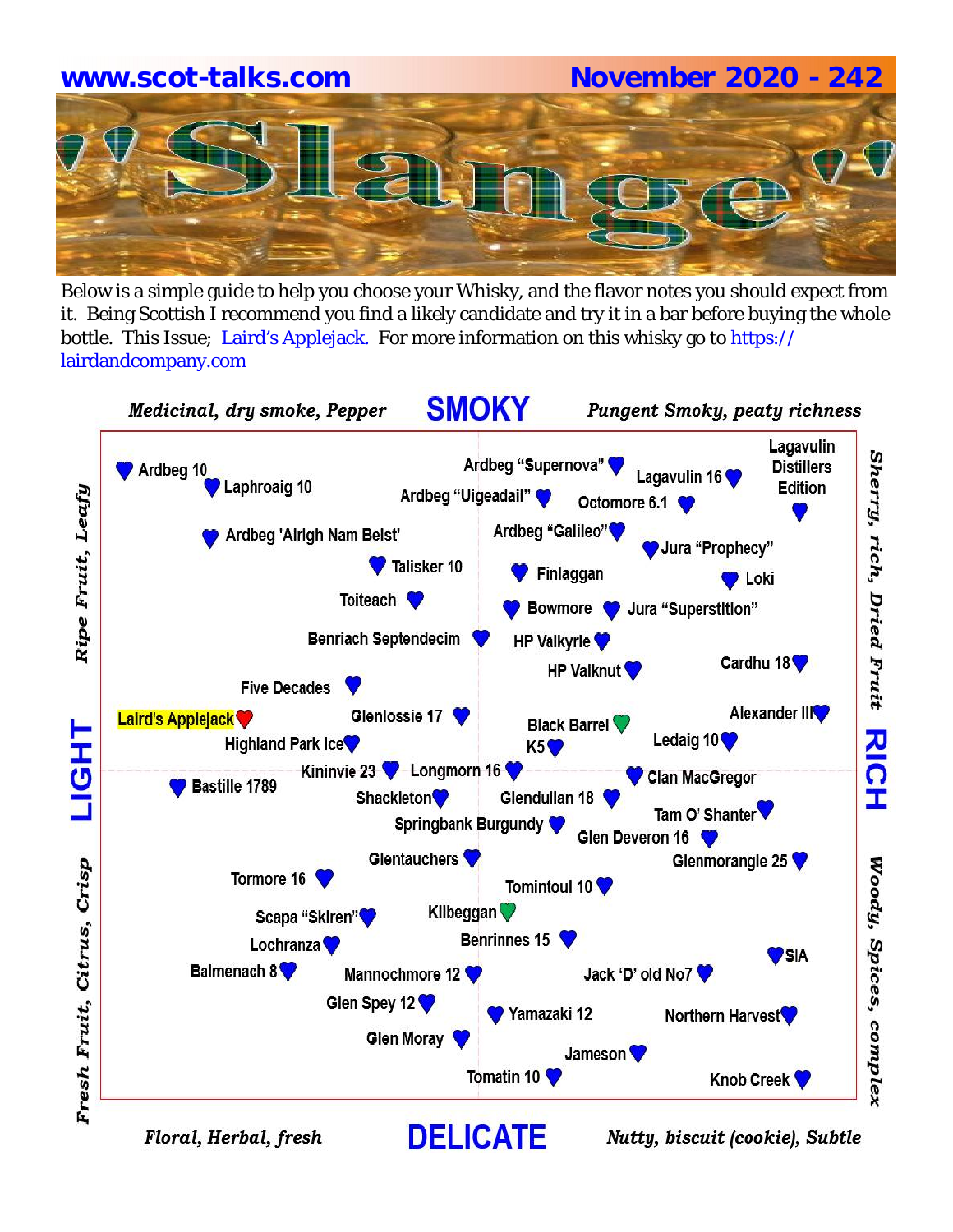

**Our 10 Favorite Bourbons for National Bourbon Heritage Month** Cont.

#### **Jefferson's Reserve Bourbon**

Jefferson's Bourbon has always done things a little differently, launching in the late '90s in advance of the modern craft spirits boom. Trey Zoeller and his father Chet played off the family's history in the bourbon industry to build the brand — Trey's 8th generation grandmother was arrested in 1799 for distributing and producing "spirituous liquors," and Chet himself is a famed bourbon historian. It all comes together in small-batch bourbons like Jefferson's Reserve. For the more adventurous, Jefferson's makes its Jefferson's Ocean blend by aging bourbon in barrels on a shark tagging vessel. Either way, you can't go wrong.

#### **Old Forester Kentucky Straight Bourbon Whiskey**

When a distillery has been making some of the finest whiskey around for 150 years on the dot, you can be darn sure it's good stuff — neigh, great stuff. And you'll certainly pour true if you pick up Old Forester's Kentucky Straight Bourbon Whiskey, a tried-and-true effort that works well any way you enjoy it. That means it plays well in cocktails like an Old Fashioned — ideal for fall — as well as on the rocks or neat. Sounds like a perfect bourbon for the month to us.

#### **Wild Turkey Bourbon Whiskey**

Wild Turkey certainly branched out thanks to the Longbranch Bourbon crafted in partnership with Mr. Conaughey. However, it's the tried-and-true Bourbon from the brand that you might find more agreeable (if you're just dipping your taste buds into the world of bourbon, that is). Tasting notes of sweet vanilla and pear result from an aging process that uses deeply charred American Oak barrels to get the final product just right for enthusiasts and newfound fans alike.

#### **Maker's Mark Bourbon**

There's a story that the red wax finish on the top of every Maker's Mark Bourbon bottle is uniquely finished, and it's from that kind of care and attention to detail that you get such an approachable, exceptional bourbon. The flavor and experience of enjoying Maker's Mark seems to us virtually unchanged time and again, making it a reliable bourbon option made with soft red winter wheat for pleasant sipping experience.